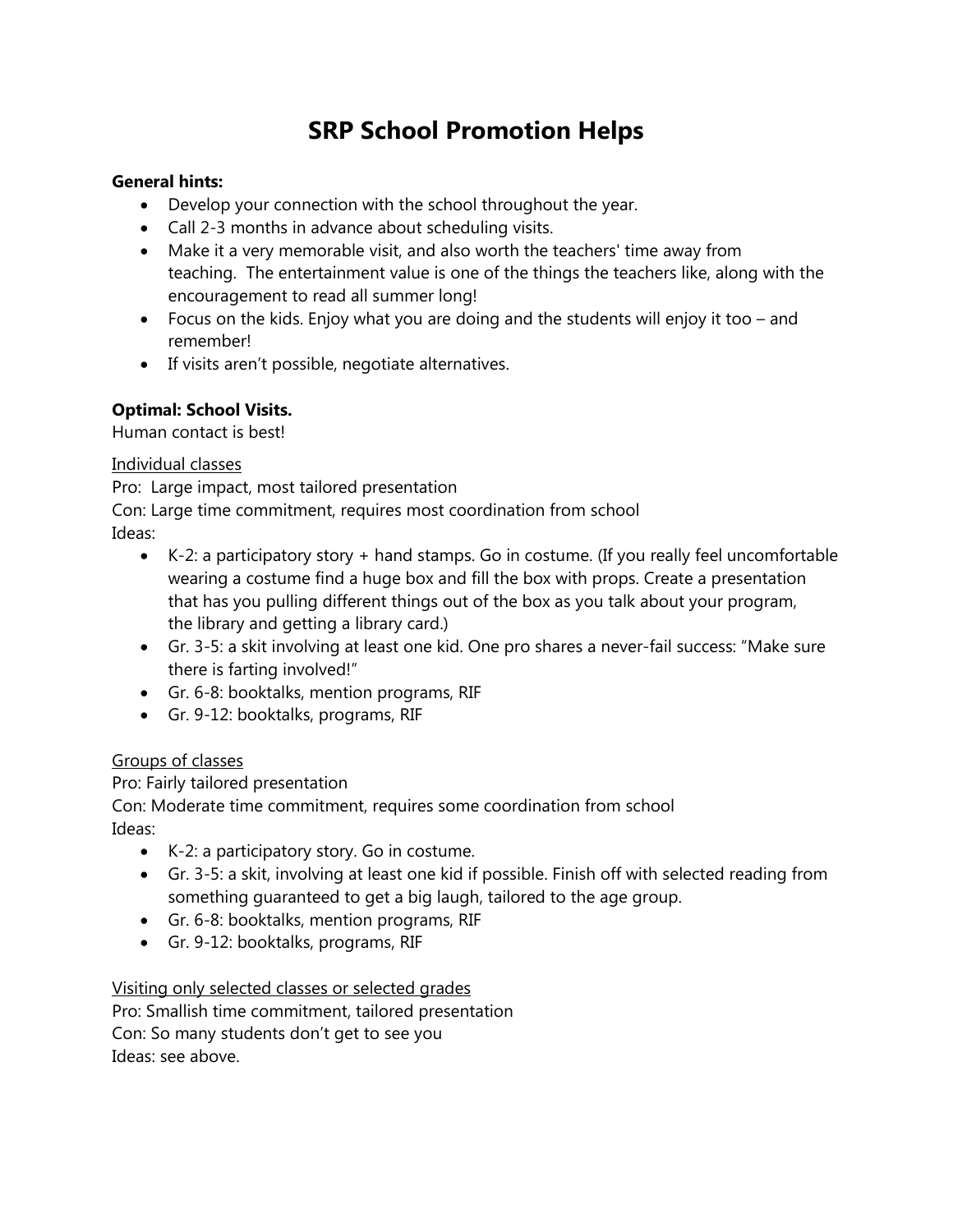## Lunchtime appearance

Pro: Short amount of time; ability to have a table and let kids self-select or grab them as they go by; might also be able to do announcement. May work best for Middle School.

Con: Only a small percentage of kids will hear your message.

Ideas: Table with eye-catching visual display, giveaways, candy, RIF books – anything to help start a conversation.

# Assemblies

Pro: Smallest time commitment, least coordination from school

Con: Most intimidating, large audiences are easily distracted, hard to create a presentation that will really appeal to a large age range

# Ideas for K-2

- An opener: joke, magic trick, puppet
- A participatory story
- Hand stamps if you're visiting one class at a time. Tell kids that when they wash their hands that night and see the stamp, they should tell their parents they want to go to the library this summer.
- Go in costume. (If you really feel uncomfortable wearing a costume find a huge box and fill the box with props. Create a presentation that has you pulling different things out of the box as you talk about your program, the library and getting a library card.)
- Do you play an instrument? Bring it a sing a song as an opener.

# Ideas for Gr. 3-5

- An opener: a series of jokes or a magic trick
- A skit involving at least one kid. One pro shares a never-fail success: "Make sure there is farting involved!"

## Ideas for Gr. 6-8

- Booktalks
- Preview programs
- Promote Read It Forward and hand out some copies

## Ideas for Gr. 9-12

- Booktalks
- Preview programs
- Promote Read It Forward and hand out some copies

## Multi-age assemblies:

- An opener. One choice: a catchy song like "Baby Shark."
- A skit involving at least one kid, preferably teachers also. Research school visit skit, library skit, etc. on YouTube
- A couple of jokes or riddles
- Audience participation in a chant that you divide by grades, fostering competition for example, Garrison Keillor's library chant